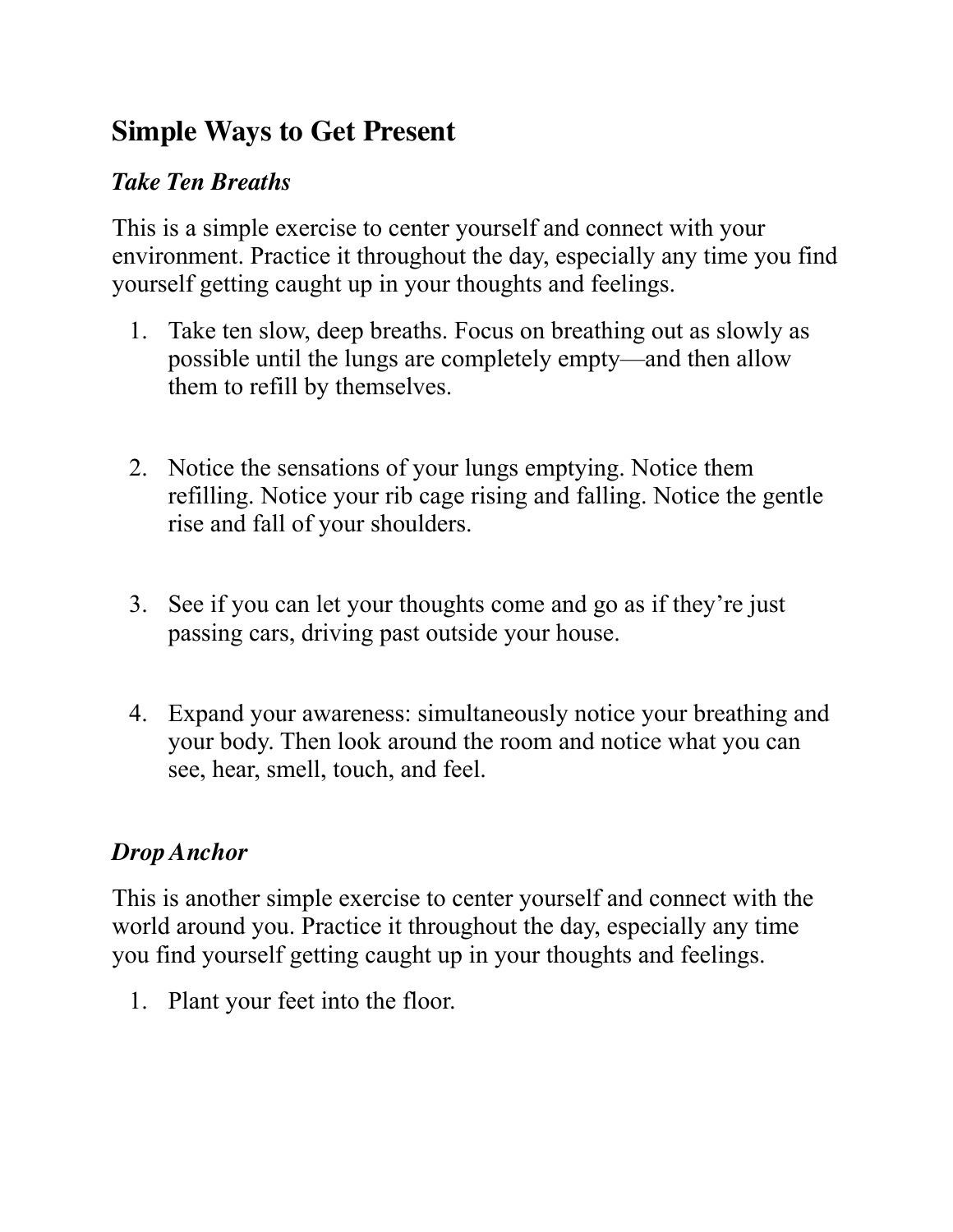- 2. Push them down—notice the floor beneath you, supporting you.
- 3. Notice the muscle tension in your legs as you push your feet down.
- 4. Notice your entire body—and the feeling of gravity flowing down through your head, spine, and legs into your feet.
- 5. Now look around and notice what you can see and hear around you. Notice where you are and what you're doing.

## *Notice Five Things*

This is yet another simple exercise to center yourself and engage with your environment. Practice it throughout the day, especially any time you find yourself getting caught up in your thoughts and feelings.

- 1. Pause for a moment
- 2. Look around and notice five things that you can see.
- 3. Listen carefully and notice five things that you can hear.

4. Notice five things that you can feel in contact with your body (for example, your watch against your wrist, your trousers against your legs, the air on your face, your feet upon the floor, your back against the chair).

5. Finally, do all of the above simultaneously

© Russ Harris 2009 www.actmadesimple.com reprinted by permission of New Harbinger: www.newharbinger.com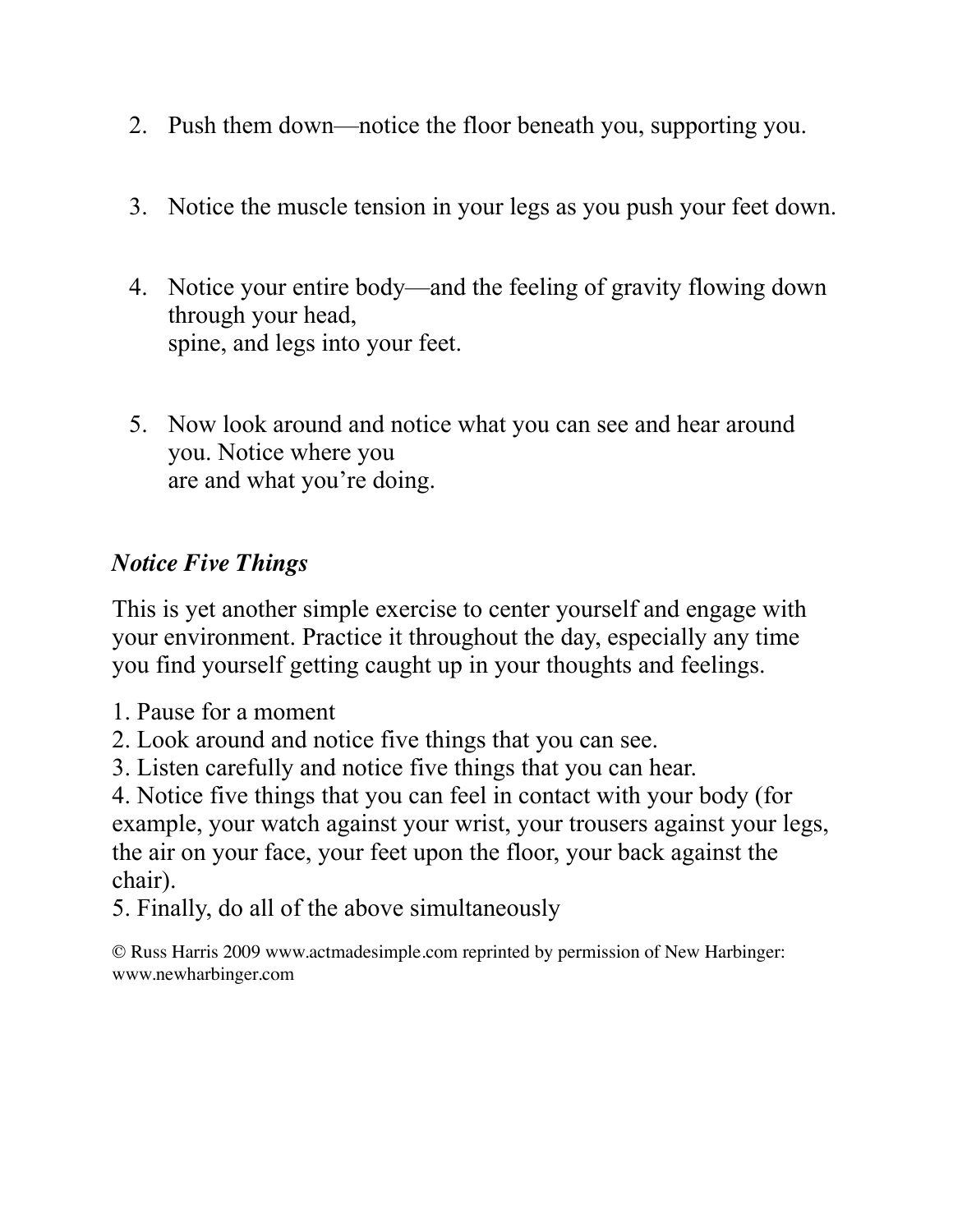# **Informal Mindfulness Practice**

#### *1. Mindfulness in Your Morning Routine*

Pick an activity that constitutes part of your daily morning routine, such as brushing your teeth, shaving, making the bed, or taking a shower. When you do it, totally focus attention on what you're doing: the body movements, the taste, the touch, the smell, the sight, the sound, and so on. Notice what's happening with an attitude of openness and curiosity.

For example, when you're in the shower, notice the sounds of the water as it sprays out of the nozzle, as it hits your body, and as it gurgles down the drain. Notice the temperature of the water, and the feel of it in your hair, and on your shoulders, and running down your legs. Notice the smell of the soap and shampoo, and the feel of them against your skin. Notice the sight of the water droplets on the walls or shower curtain, the water dripping down your body and the steam rising upward. Notice the movements of your arms as you wash or scrub or shampoo.

When thoughts arise, acknowledge them, and let them come and go like passing cars. Again and again, you'll get caught up in your thoughts. As soon as you realize this has happened, gently acknowledge it, note what the thought was that distracted you, and bring your attention back to the shower.

### *2. Mindfulness of Domestic Chores*

Pick an activity such as ironing clothes, washing dishes, vacuuming floors something mundane that you have to do to make your life work—and do it mindfully. For example, when ironing clothes, notice the color and shape of the clothing, and the pattern made by the creases, and the new pattern as the creases disappear. Notice the hiss of the steam, the creak of the ironing board, the faint sound of the iron moving over the material. Notice the grip of your hand on the iron, and the movement of your arm and your shoulder.

If boredom or frustration arises, simply acknowledge it, and bring your attention back to the task at hand. When thoughts arise, acknowledge them, let them be, and bring your attention back to what you're doing. Again and again, your attention will wander. As soon as you realize this has happened, gently